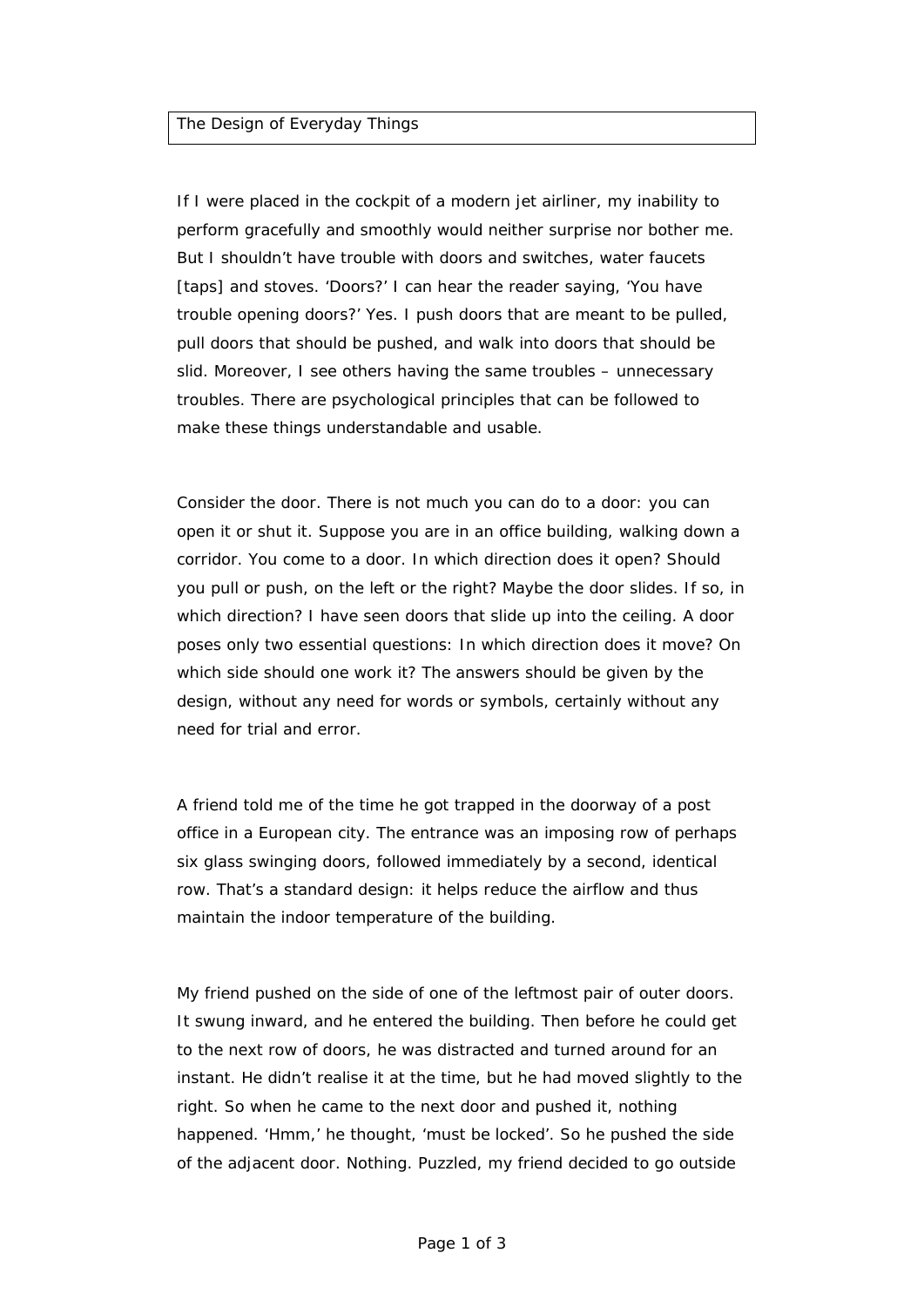again. He turned around and pushed against the side of a door. Nothing. He pushed the adjacent door. Nothing. The door he had just entered no longer worked. He turned around once more and tried the inside doors again. Nothing. Concern, then mild panic. He was trapped. Just then, a group of people on the other side of the entranceway (to my friend's right) passed easily through both sets of doors. My friend hurried over to follow their path. How could such a thing happen? A swing door has two sides. One contains the supporting pillar and the hinge, the other is unsupported. To open the door, you must push on the unsupported edge. If you push on the hinge side, nothing happens. In this case, the designer aimed for beauty, not utility. No distracting lines, no visible pillars, no visible hinges. So how can the ordinary user know which side to push on? While distracted, my friend had moved toward the (invisible) supporting pillar, so he was pushing the doors on the hinged side. No wonder nothing happened. Pretty doors. Elegant. Probably won a design prize. The door story illustrates one of the most important principles of design: visibility. The correct parts must be visible, and they must convey the correct message. With doors that push, the designer must provide signals that naturally indicate where to push. These need not destroy the aesthetics. Put a vertical plate on the side to be pushed, nothing on the other. Or make the supporting pillars visible. The vertical plate and supporting pillars are natural signals, naturally interpreted, without any need to be conscious of them. I call the use of natural signals natural design.

## […]

Devices in the home have developed some related problems: functions and more functions, controls and more controls. I do not think that simple home appliances – stoves, washing machines, audio and television sets – should look like Hollywood's idea of a spaceship control room. They already do, much to the consternation of the consumer who, often as not, has lost (or cannot understand) the instruction manual, so – faced with the bewildering array of controls and displays – simply memorises one or two fixed settings to approximate what is desired. The whole purpose of the design is lost.